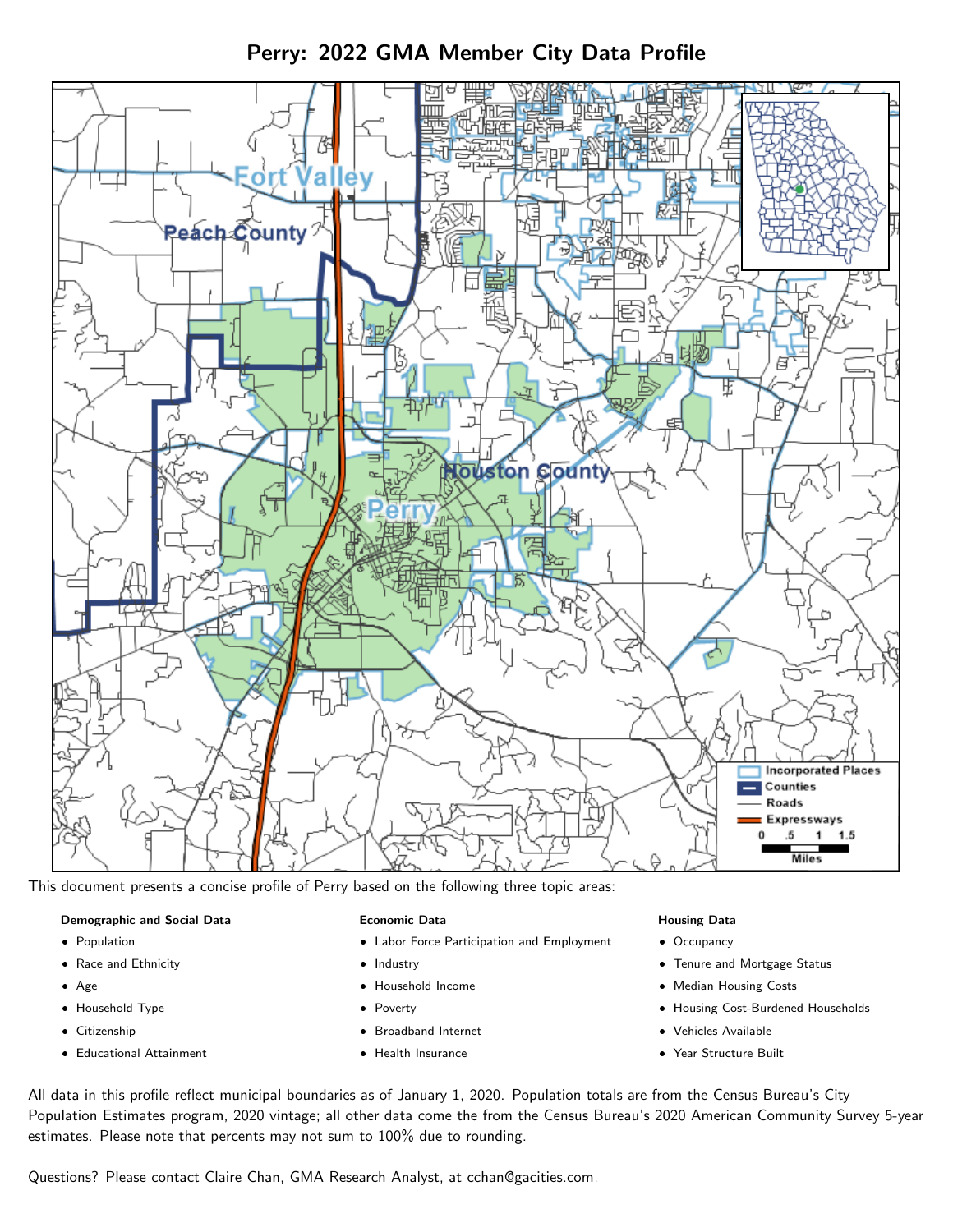# Perry: Demographic and Social





**Citizenship** 



Source: American Community Survey, 2020 5-year estimates, table B05002 Source: American Community Survey, 2020 5-year estimates, table B15002

## Race and Ethnicity



Source: U.S. Census Bureau, City Population Estimates, 2020 vintage Source: American Community Survey, 2020 5-year estimates, table B03002

## Household Type



Source: American Community Survey, 2020 5-year estimates, table B01001 Source: American Community Survey, 2020 5-year estimates, table B11001

### Educational Attainment



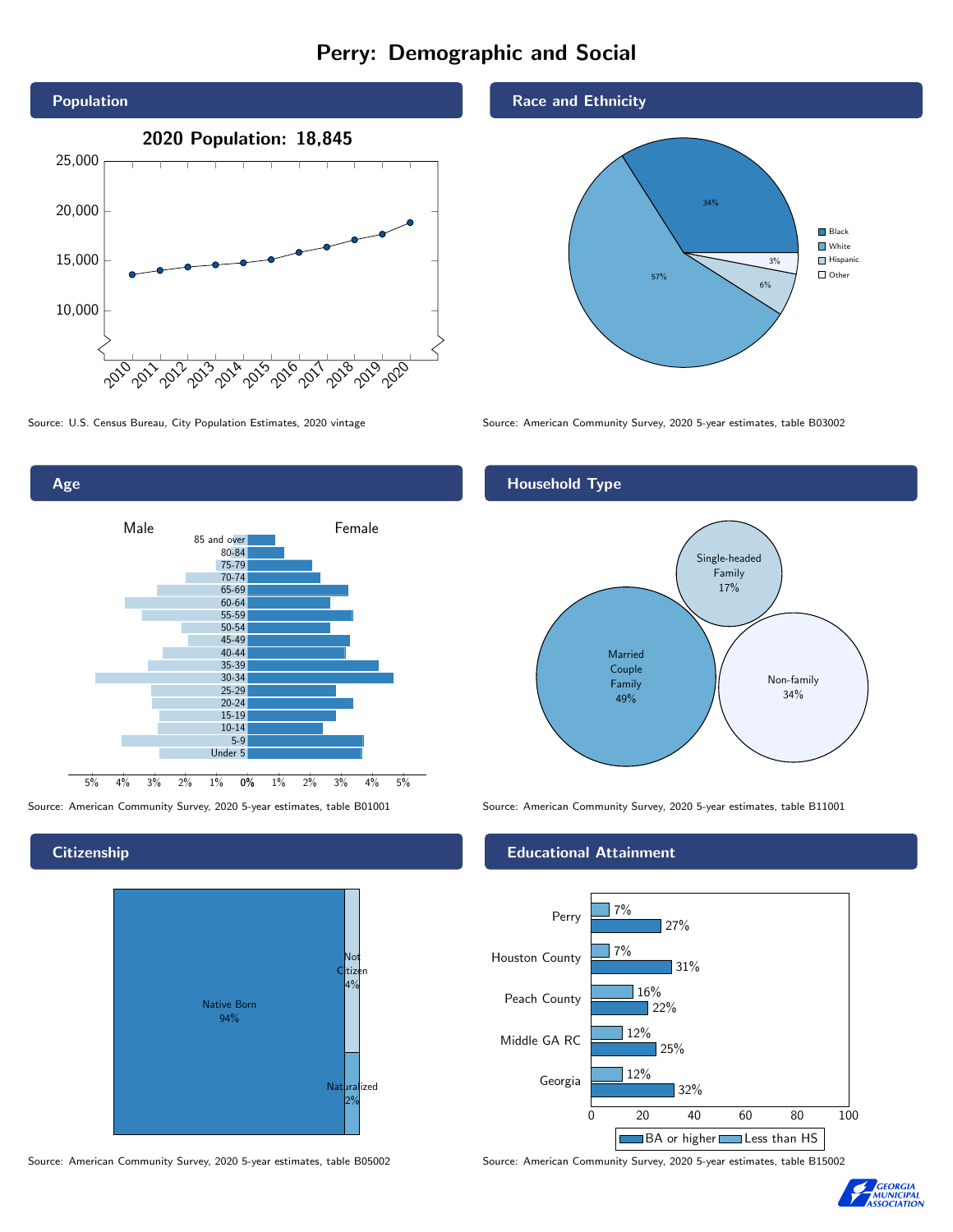# Perry: Economic



Source: American Community Survey, 2020 5-year estimates, table B23001 Note: Unemployment rate is based upon the civilian labor force.

#### Household Income 0 50,000 100,000 150,000 200,000 250,000 Georgia Middle GA RC Peach County Houston County Perry \$85,691 \$71,643 \$66,349 \$80,547 \$68,082 \$61,224 \$52,676 \$50,267 \$65,870 \$56,389 Mean Median

Source: American Community Survey, 2020 5-year estimates, tables B19013 and B19025 Source: American Community Survey, 2020 5-year estimates, table B17010



Source: American Community Survey, 2020 5-year estimates, table B28002 Source: American Community Survey, 2020 5-year estimates, table B18135

# Industry

| Agriculture, forestry, fishing and hunting, and mining      | $1\%$ |
|-------------------------------------------------------------|-------|
| Construction                                                | 6%    |
| Manufacturing                                               | 11%   |
| <b>Wholesale Trade</b>                                      | $0\%$ |
| Retail Trade                                                | 13%   |
| Transportation and warehousing, and utilities               | 5%    |
| Information                                                 | $1\%$ |
| Finance and insurance, real estate, rental, leasing         | 8%    |
| Professional, scientific, mgt, administrative, waste mgt    | 9%    |
| Educational services, and health care and social assistance | 23%   |
| Arts, entertainment, recreation, accommodation, food        | 6%    |
| service                                                     |       |
| Other services, except public administration                | $4\%$ |
| Public administration                                       | 13%   |

Source: American Community Survey, 2020 5-year estimates, table C24030



### Health Insurance